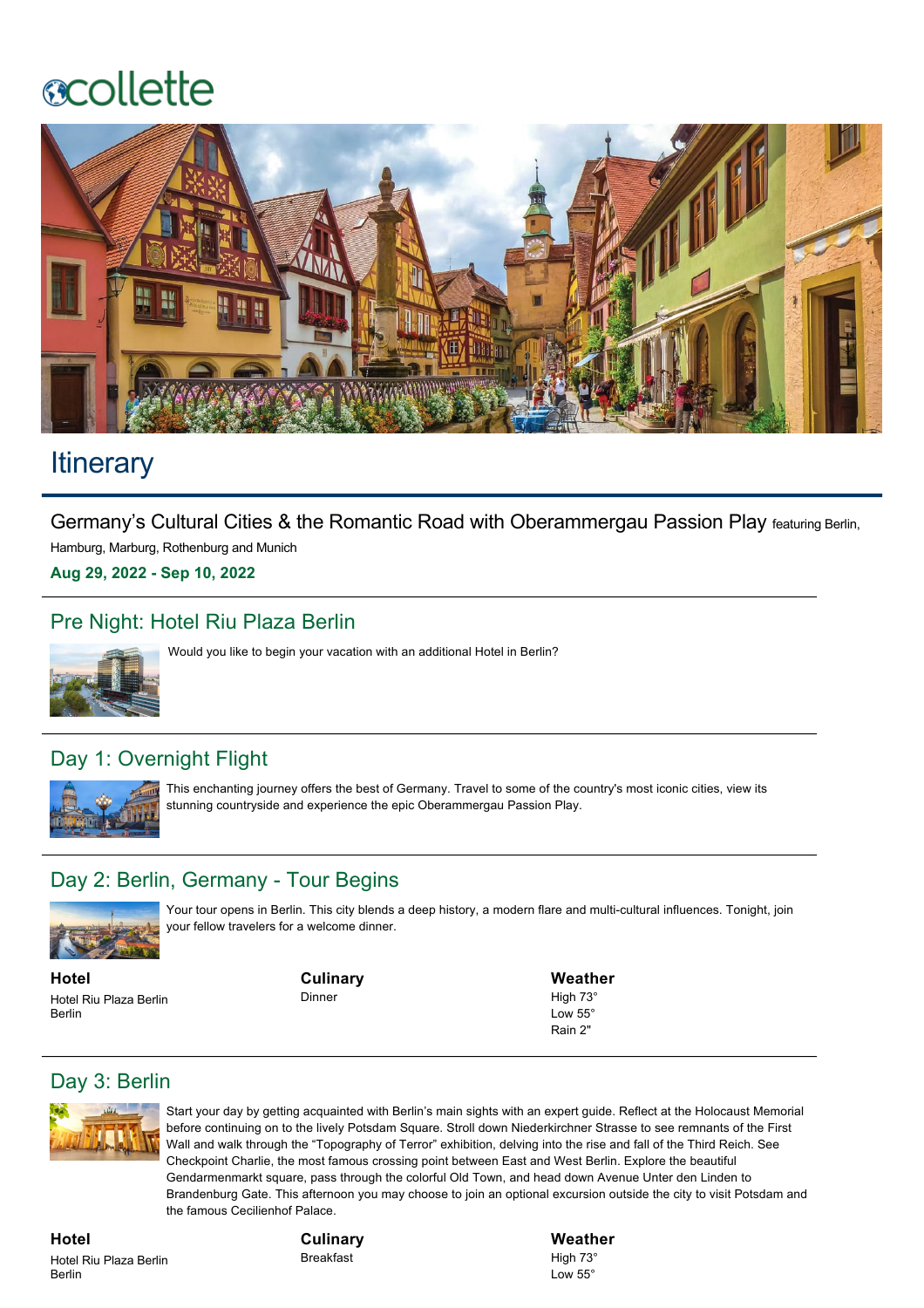#### Day 4: Berlin - Hamburg



Feel like a local when you travel to Hamburg, hopping on the sleek ICE train that connects all the major German cities and reaches speeds of up to 200 miles per hour. Take in "the Venice of the North," with winding canals and an impressive harbor that made it a center of trade for centuries. Enjoy lunch at a local restaurant before getting the lay of the land on a brief orientation tour. Later we gather for a walking tour of the Reeperbahn area, Hamburg's red light district, immortalized as the place where the Beatles cultivated their fame in the early 1960s. Join in the fun with your "singing and ukulele playing local Beatles expert" and travel down memory lane.

**Hotel**

Hamburg

**Culinary** Breakfast & Lunch

## Day 5: Hamburg

Reichshof Hamburg Hotel



Today, it's your choice! Enjoy a narrated cruise around the massive Hamburg shipping port, including the historic Warehouse District, a UNESCO World Heritage Site -OR- visit the International Maritime Museum which houses nine levels of sea-faring adventure including exhibits on Viking dragon boats, deep-sea diving, and a ship simulator. The evening is yours to explore as you wish.

**Hotel** Reichshof Hamburg Hotel Hamburg

**Culinary** Breakfast

#### Day 6: Hamburg - Hamelin - Marburg



Made famous by the Pied Piper in the stories of the Brothers Grimm, Hamelin is your next stop. Feel like you have stepped into the pages of a storybook when the "Pied Piper of Hamelin" leads you through the city, playing catchy tunes as you discover Hamelin's charming Tudor-style architecture. Continue on to the medieval university town on Marburg, with its endless alleys and stairways that lead to the castle perched high above.

**Hotel** Vila Vita Hotel Marburg Marburg

#### **Culinary** Breakfast & Dinner

### Day 7: Marburg



Enjoy a leisurely morning before joining a local expert on a sightseeing tour inspired by the Brother's Grimm. Jacob and Wilhelm Grimm studied in Marburg and found its narrow alleys, timbered houses and cobblestone streets a source of inspiration. Visit the Marburg Landgrave Palace, set dramatically atop the city. The remainder of the day is yours to explore one of Germany's most romantic cities.

**Hotel** Vila Vita Hotel Marburg Marburg

**Culinary**

Breakfast

### Day 8: Marburg - Würzburg - Rothenburg ob der Tauber



Journey to the perfectly preserved medieval town of Rothenburg ob der Tauber, located in the middle of the famous Romantic Road and in the heart of the Franconia wine region. En route, make a stop in Würzburg, a Bavarian wine town known for its lavish Baroque and Rococo architecture. Enjoy time to explore the town on your own before continuing to Rothenburg, located high on a plateau overlooking the Tauber River. Arrive at your city center hotel, the perfect location to discover this captivating town. Take an evening stroll to a local restaurant where you'll enjoy a tasting of local wines followed by a traditional German dinner. Later, join a colorfully costumed local expert for the famous "Night Watchman" walking tour of this medieval town.

**Hotel** Hotel Altes Brauhaus Rothenburg ob der Tauber **Culinary** Breakfast & Dinner

Day 9: Rothenburg ob der Tauber



Walk to a nearby bakery and taste a favorite treat of the locals – "schneeball" pastries, also known as "snowballs." Then, enjoy a private tour through the famous Käthe Wohlfahrt Christmas Museum, enjoy an ornament-making demonstration, and shop for handmade Christmas trinkets. The remainder of the day yours to explore this charming

**Hotel** Hotel Altes Brauhaus Rothenburg ob der Tauber **Culinary** Breakfast